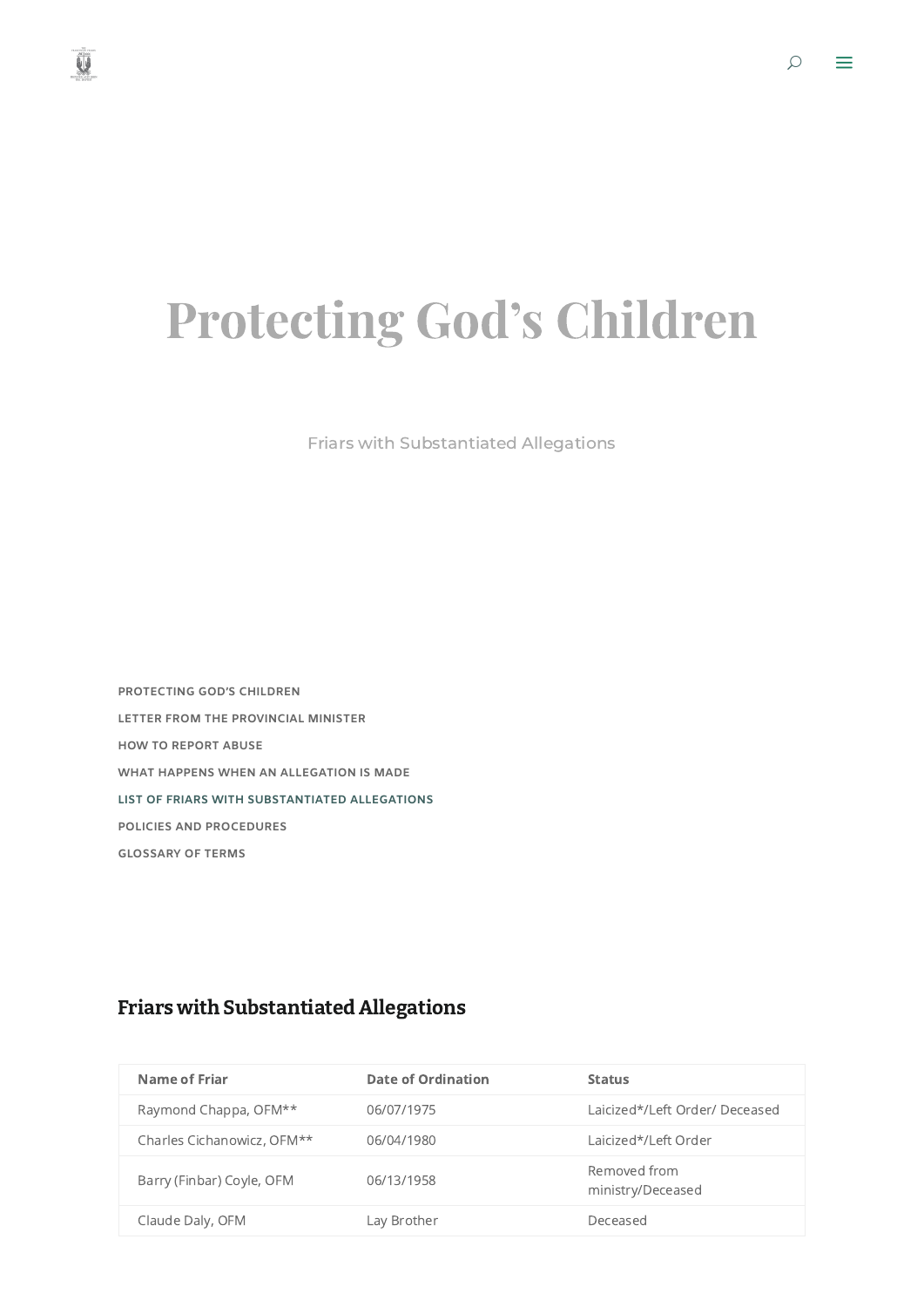| Lambert Dannenfelser, OFM                                                            | 06/09/1940         | Removed from<br>ministry/Deceased |
|--------------------------------------------------------------------------------------|--------------------|-----------------------------------|
| Frank Davied, OFM**                                                                  | 06/04/1976         | Left Order                        |
| Kent Hajduk, OFM**                                                                   | 06/14/1962         | Laicized*/Left Order/ Deceased    |
| Kenneth (Pius) Hendricks,<br>OFM*** (became a diocesan<br>priest in the Philippines) | Lay Brother        | Left Order/ Deceased              |
| Marcan Hetteberg, OFM                                                                | 06/08/1954         | Removed from<br>ministry/Deceased |
| Dennis Huff, OFM**                                                                   | Lay Brother        | Left Order                        |
| Christopher Kerr, OFM**                                                              | 06/09/1979         | Laicized*/Left Order/ Deceased    |
| Severin Lamping, OFM**                                                               | 03/16/1929         | Left Order/ Deceased              |
| Stephen Lamping, OFM**                                                               | 03/16/1929         | Left Order/ Deceased              |
| Joachim Lux, OFM                                                                     | 06/13/1961         | Removed from<br>ministry/Deceased |
| Joseph Malloy, OFM                                                                   | Lay Brother        | Deceased                          |
| Diego Mazon, OFM                                                                     | 06/07/1960         | Deceased                          |
| Michael Montgomery**                                                                 | 6/25/1983 (Deacon) | Laicized*/Left Order              |
| Charles O'Neill, OFM**                                                               | Lay Brother        | Left Order/Deceased               |
| Victorian Ostmeyer, OFM                                                              | 06/13/1935         | Deceased                          |
| Carter Partee, OFM**                                                                 | 06/05/1947         | Laicized*/Left Order/ Deceased    |
| Juvenal Pfalzer, OFM                                                                 | 06/12/1942         | Deceased                          |
| Roman Pfalzer, OFM                                                                   | 06/05/1947         | Removed from<br>ministry/Deceased |
| Alfred Pimple, OFM                                                                   | 06/11/1938         | Deceased                          |
| Thomas Richstatter, OFM                                                              | 06/09/1966         | Removed from ministry             |
| Lorenzo Ruiz, OFM**                                                                  | 05/18/1966         | Laicized*/Left Order              |
| Mark Schornack, OFM                                                                  | Lay Brother        | Deceased                          |
| John Schreck, OFM                                                                    | Lay Brother        | Deceased                          |
| Lawrence Schreiber, OFM                                                              | 06/07/1960         | Removed from ministry             |
| Anselm Sippel, OFM                                                                   | 06/06/1929         | Deceased                          |
| Randolph Thompson, OFM                                                               | 06/04/1948         | Deceased                          |
| John Turnbull, OFM                                                                   | 06/09/1955         | Removed from<br>ministry/Deceased |

\*Laicized: Permanently removed from the priesthood and unable to function as a priest. Laicization may come at the request of an individual who chooses to leave the priesthood, or it may be imposed as a penalty for grave cause.

\*\*Left Order: Dispensed from religious vows and no longer a member of the Order of Friars Minor.

\*\*\*Brother Pius transferred from our province and was accepted by the San Pedro Bautista Province in the Philippines in 1984. He left the Order on June 7, 1986. He later was ordained a secular priest in the Diocese of Naval, Philippines. No allegations were received related to his service with our province.